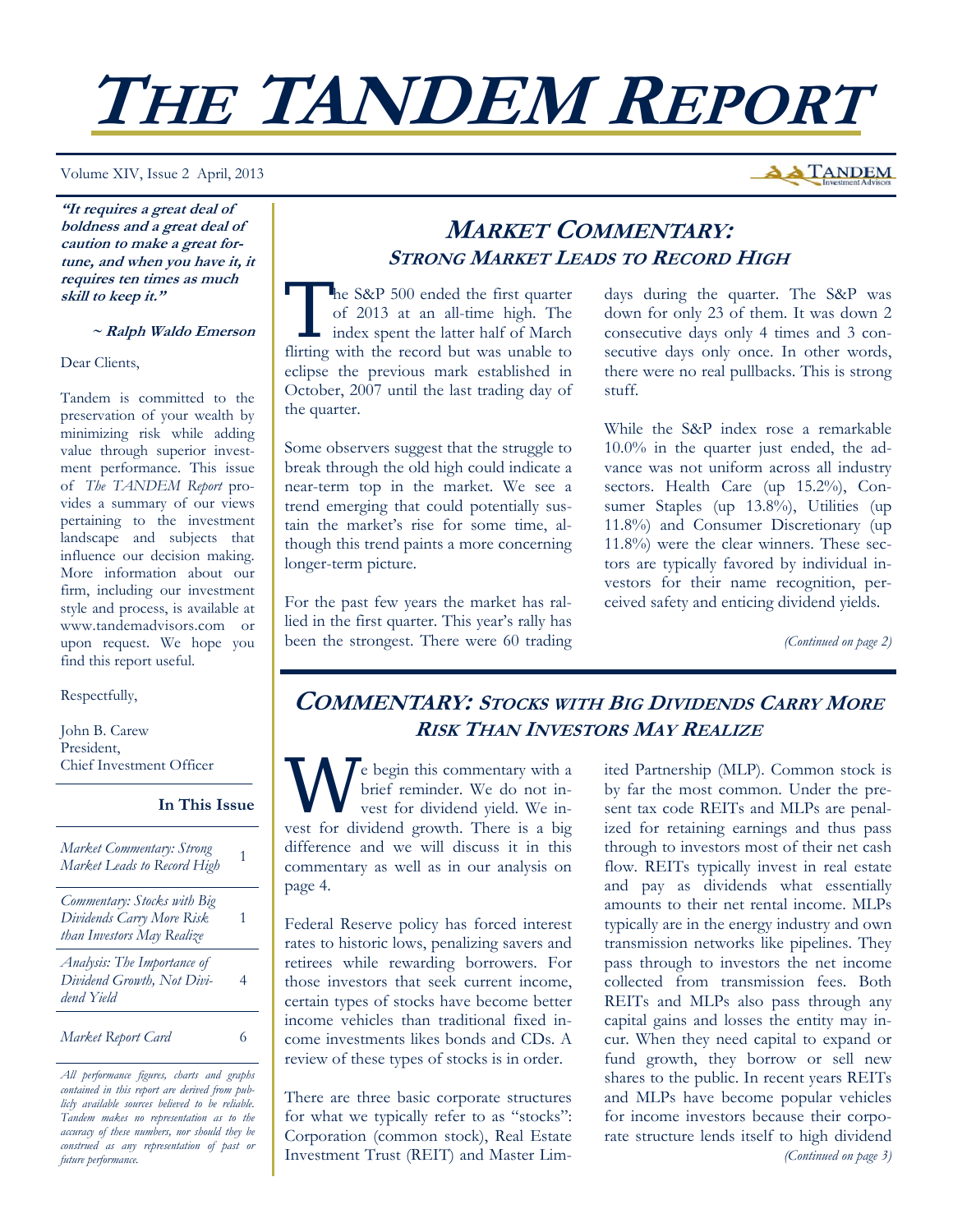## **MARKET COMMENTARY (CONTINUED)**

#### *(Continued from page 1)*

What appears different about this rally is that for the first time in years we may be seeing the market driven by the individual investor. It is certainly a possibility that institutional investors rotated out of the more aggressive sectors favored in quarters past and into these more defensive ones. But the fact that these sectors powered the market higher indicates to us that individuals more than institutions are behind this move. If this is so, the rally could prove more sustainable than most suspect.

Many folks over the years have preferred to avoid stocks in favor of CDs and bonds - instruments that pay fixed rates of return with a promise of a return of principal. As fixed rates have fallen to historically low levels, more investors have been forced to choose higher dividend paying stocks to replace the income lost from lower fixed rate investments. In fact, the chart below illustrates that stock dividend yields now exceed the fixed rate of the 10 year U.S. Treasury. Investors needing income are being forced into stocks will trend higher.

However, the long-term concern for us is that many of these folks finding their way into the market are not stock investors by choice. If and when rates rise, some of these investors will undoubtedly revert to their preferred fixed rate vehicles and take their money out of the stock market. When enough people reach the point where they believe that fixed rates are again satisfactory for their needs, stocks will come under selling pressure.

Think about the real estate market from 2003 - 2006. Most homeowners took advantage of low mortgage rates and refinanced their mortgages. Others realized they could buy more expensive homes because lower rates meant lower payments. This was not particularly harmful to the real estate market because it was essentially the same group of players in the market. However, low rates combined with rising real estate prices attracted new people to the marketplace, creating an increase in the number of buyers without substantially changing the supply of housing. People be-



*The above chart illustrates the percentage point difference in yield on the 10 year U.S. Treasury and the dividend yield of the S&P 500. For most periods, the Treasury yield is higher. The financial meltdown and artificially low interest rates have turned this relationship upside down, making stocks more attractive for income than bonds.* 

the stock market and this will likely be sustained at some level until interest rates rise enough to make fixed rate investments appealing once again.

Because we believe that fixed rates will remain low for some time, we also believe that a rally fueled by the individual investor is sustainable. Many consumer companies, utilities and pharmaceuticals sport 3% - 4% dividend yields. A 6 – month CD yields about 0.27%. Fixed rates have considerable room to rise before they are once again competitive. As long as investors seeking yield turn to the stock market, came "investors". As long as these new "investors" continued to participate prices continued to rise. But when the "investors" got shaken out of the market, the number of potential buyers was reduced once again to just the number of people looking for a primary residence. Prices plunged.

Today we may be confronting a similar situation in certain types of stocks - high dividend yielders like the ones presently driving the market higher. When these new investors leave, prices will fall. Our conclusion is that this market rally is sustainable, for awhile at least. But be careful out there.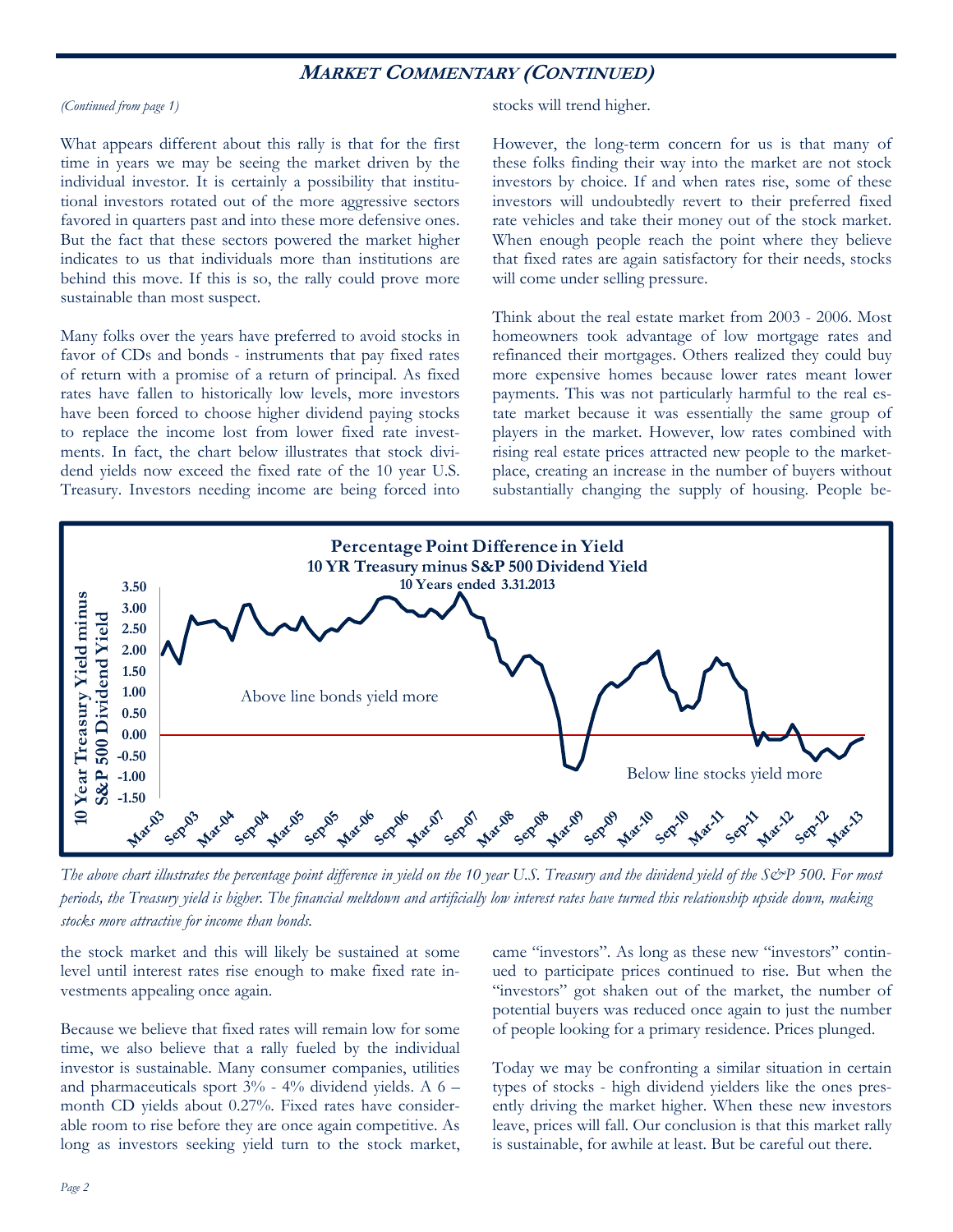## **COMMENTARY (CONTINUED)**

*(Continued from page 1)* 

yields.

REITs and MLPs pay corporate income tax on earnings *after* dividends are paid. Companies that issue common stock pay taxes on their earnings *before* dividends are paid. Dividends for all three types of entities are taxable to the shareholder. Common stock dividends are essentially taxed twice, once at the corporate level and once at the shareholder level.

Unlike REITs and MLPs, common stock entities have the ability to retain all or a portion of their earnings to fund future corporate growth. How much of its earnings a company decides to retain versus pay out to shareholders as dividends helps determine its appeal to different groups of investors. For this discussion we will divide common stock into 3 broad groups based upon how much they retain versus pay as dividends:

- 1. No Dividend retain all or nearly all of their earnings for corporate purposes and pay little or no dividends.
- 2. Modest Dividend pay out a sustainable percentage of earnings in the form of dividends while retaining a significant portion of earnings for corporate purposes.
- 3. High Dividend pay out a majority of earnings in the form of dividends and retain only modest amounts for corporate purposes.

Right now, the stock market run up is largely being fueled by investor demand for High Dividend stocks. In the recent past, MLPs and REITs have also experienced heady share

price gains. Given the need to replace fixed rate income, this should come as little surprise. In fact, the surprise to us it that it has taken this long for these stocks to lead the way.

The S&P 500 made its most recent low on November 16th. Since that time the index has rallied 15.39% through the end of the quarter in price alone, not including dividends. Income stocks have performed even better.

On November 16th the S&P had a dividend yield (dividend amount divided by share price) of 2.30%. We looked at every stock in the S&P with a dividend yield between 2.30% and 3.50% as of the same date. There were 121 of them (out of 500 in the index). The average share price increase for this group was 19.35%, 4 full percentage points higher than the S&P as a whole. Clearly demand for these stocks exceeded demand for ones with smaller or no dividends.

The chart below illustrates a hypothetical 10% total return (including dividends) for the 3 types of stocks we are discussing. For a company that pays no dividend, 100% of its 10% return comes from share price appreciation. For a modest dividend payer, most of its return comes from share price appreciation. For a high dividend payer, a lot of its return comes from the dividend and the stock is less reliant than the others on share price appreciation.

When a group of dividend payers exhibit share price appreciation greater than the market, as we are presently experiencing, investors should take note. While this occurrence is not necessarily alarming, it likely isn't sustainable either. If this trend continues for very long, investors in high dividend payers may unwittingly be setting themselves up for *(Continued on page 5)* 

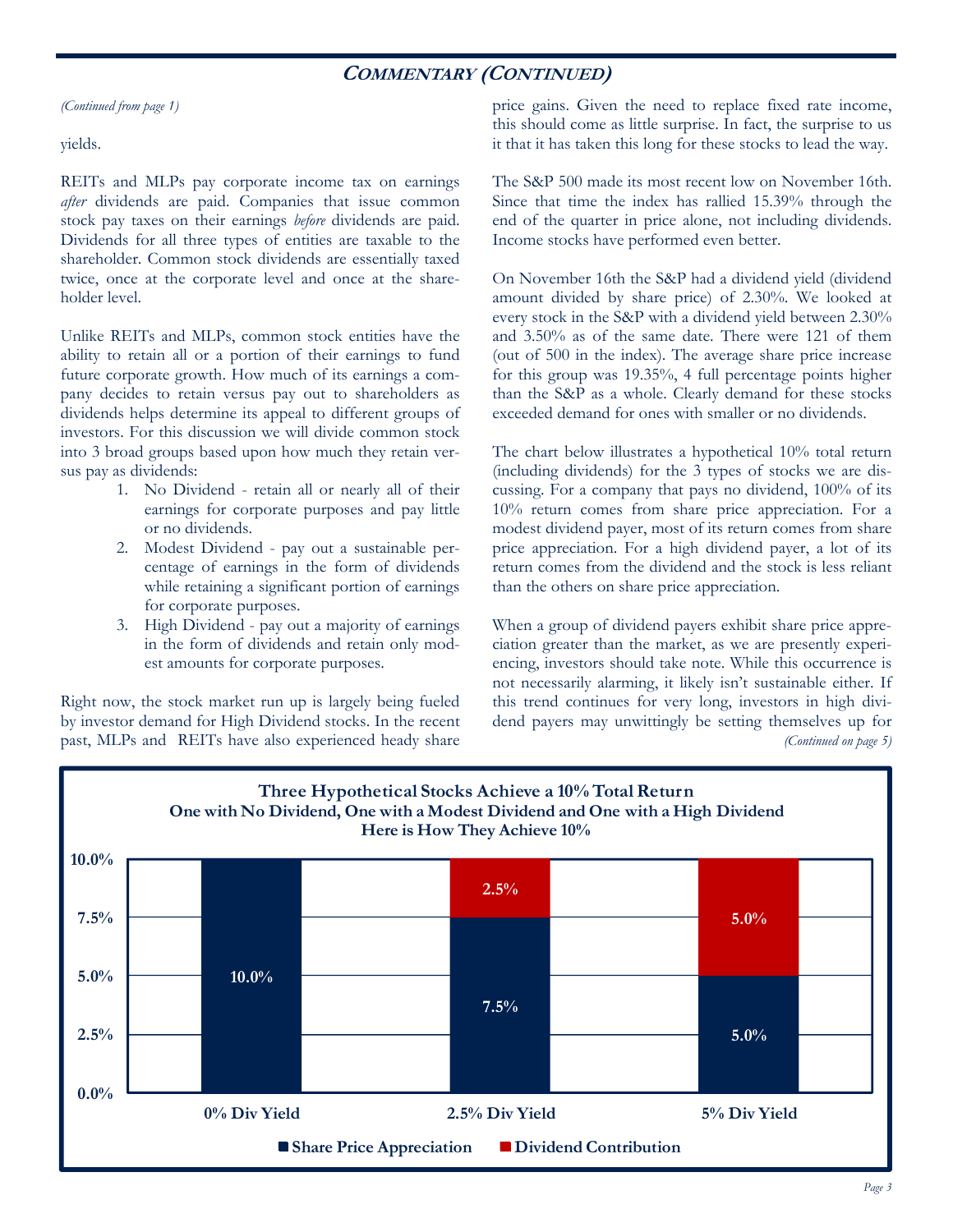# **ANALYSIS: THE <sup>I</sup>MPORTANCE OF <sup>D</sup>IVIDEND GROWTH, NOT <sup>D</sup>IVIDEND YIELD**

S ince our founding over 22 years ago we have fol-<br>lowed one basic investment tenet: companies that<br>deliver consistent earnings and dividend growth lowed one basic investment tenet: companies that through any economic environment will reward patient shareholders. The reward is not always immediate. To be sure, some markets over the years have been kinder to us than others. But over time, our clients have been rewarded by the companies we invest in on their behalf.

Much of this newsletter has been devoted to high dividend paying stocks and the hidden risks they pose to investors forced to seek income. Now we would like to focus on our belief that dividend growth trumps dividend income.

To help us make this point we have provided three scenarios involving two hypothetical companies, Company A and Company B. In all three scenarios, Company A is able to grow its dividend by 15% annually while Company B only grows its by 5% annually. You may ask why one would grow dividends faster than another. If you refer back to our Commentary on page 3, you will recall that some companies pay out a large percentage of their earning to shareholders in the form of dividends, leaving less capital available to invest for future growth. Without investment, corporate growth is likely to be moderate at best, sporadic more likely. So with less corporate growth there is less earnings growth and therefore less dividend growth. Other companies pay out a smaller portion of their earnings and retain enough to fuel future growth, thereby insuring future dividend growth as well. In our examples, Company A retains more for future growth while Company B pays out more of its earnings as dividends.

The scenarios we paint involve interest rates. Stock prices are generally sensitive to interest rates. Think about it. If *(Continued on page 5)* 

|         |                                 | Company A       |                            | Company B                 |                      |
|---------|---------------------------------|-----------------|----------------------------|---------------------------|----------------------|
|         | <b>Rising Interest Rates</b>    |                 | 15% per Yr Dividend Growth | 5% per Yr Dividend Growth |                      |
|         | <b>Prevailing Interest Rate</b> | <b>Dividend</b> | <b>Implied Price</b>       | <b>Dividend</b>           | <b>Implied Price</b> |
| Initial | $2.50\%$                        | \$0.25          | \$10.00                    | \$0.25                    | \$10.00              |
| Year 1  | $3.00\%$                        | \$0.29          | \$9.58                     | \$0.26                    | \$8.75               |
| Year 2  | $3.50\%$                        | \$0.33          | \$9.45                     | \$0.28                    | \$7.88               |
| Year 3  | $4.00\%$                        | \$0.38          | \$9.51                     | \$0.29                    | \$7.24               |
| Year 4  | $4.50\%$                        | \$0.44          | \$9.72                     | \$0.30                    | \$6.75               |
| Year 5  | $5.00\%$                        | \$0.50          | \$10.06                    | \$0.31                    | \$6.20               |

*Scenario 1: Prevailing interest rates rise from 2.5% to 5.0% over a 5 year period.* 

*Scenario 2: Prevailing interest rates remain constant at 2.5% over a 5 year period.* 

|         |                                 | Company A                  |                      | Company B                 |                      |
|---------|---------------------------------|----------------------------|----------------------|---------------------------|----------------------|
|         | <b>Stable Interest Rates</b>    | 15% per Yr Dividend Growth |                      | 5% per Yr Dividend Growth |                      |
|         | <b>Prevailing Interest Rate</b> | <b>Dividend</b>            | <b>Implied Price</b> | <b>Dividend</b>           | <b>Implied Price</b> |
| Initial | 2.50%                           | \$0.25                     | \$10.00              | \$0.25                    | \$10.00              |
| Year 1  | $2.50\%$                        | \$0.29                     | \$11.50              | \$0.26                    | \$10.50              |
| Year 2  | $2.50\%$                        | \$0.33                     | \$13.23              | \$0.28                    | \$11.03              |
| Year 3  | $2.50\%$                        | \$0.38                     | \$15.21              | \$0.29                    | \$11.58              |
| Year 4  | $2.50\%$                        | \$0.44                     | \$17.49              | \$0.30                    | \$12.16              |
| Year 5  | $2.50\%$                        | \$0.50                     | \$20.11              | \$0.32                    | \$12.76              |

*Scenario 3: Prevailing interest rates decline from 5.0% to 2.5% over a 5 year period.* 

|         |                                 | Company A       |                            | Company B                 |                      |
|---------|---------------------------------|-----------------|----------------------------|---------------------------|----------------------|
|         | <b>Falling Interest Rates</b>   |                 | 15% per Yr Dividend Growth | 5% per Yr Dividend Growth |                      |
|         | <b>Prevailing Interest Rate</b> | <b>Dividend</b> | <b>Implied Price</b>       | <b>Dividend</b>           | <b>Implied Price</b> |
| Initial | $5.00\%$                        | \$0.25          | \$5.00                     | \$0.25                    | \$5.00               |
| Year 1  | $4.50\%$                        | \$0.29          | \$6.39                     | \$0.26                    | \$5.83               |
| Year 2  | $4.00\%$                        | \$0.33          | \$8.27                     | \$0.28                    | \$6.89               |
| Year 3  | $3.50\%$                        | \$0.38          | \$10.86                    | \$0.29                    | \$8.27               |
| Year 4  | $3.00\%$                        | \$0.44          | \$14.58                    | \$0.30                    | \$10.13              |
| Year 5  | $2.50\%$                        | \$0.50          | \$20.11                    | \$0.32                    | \$12.76              |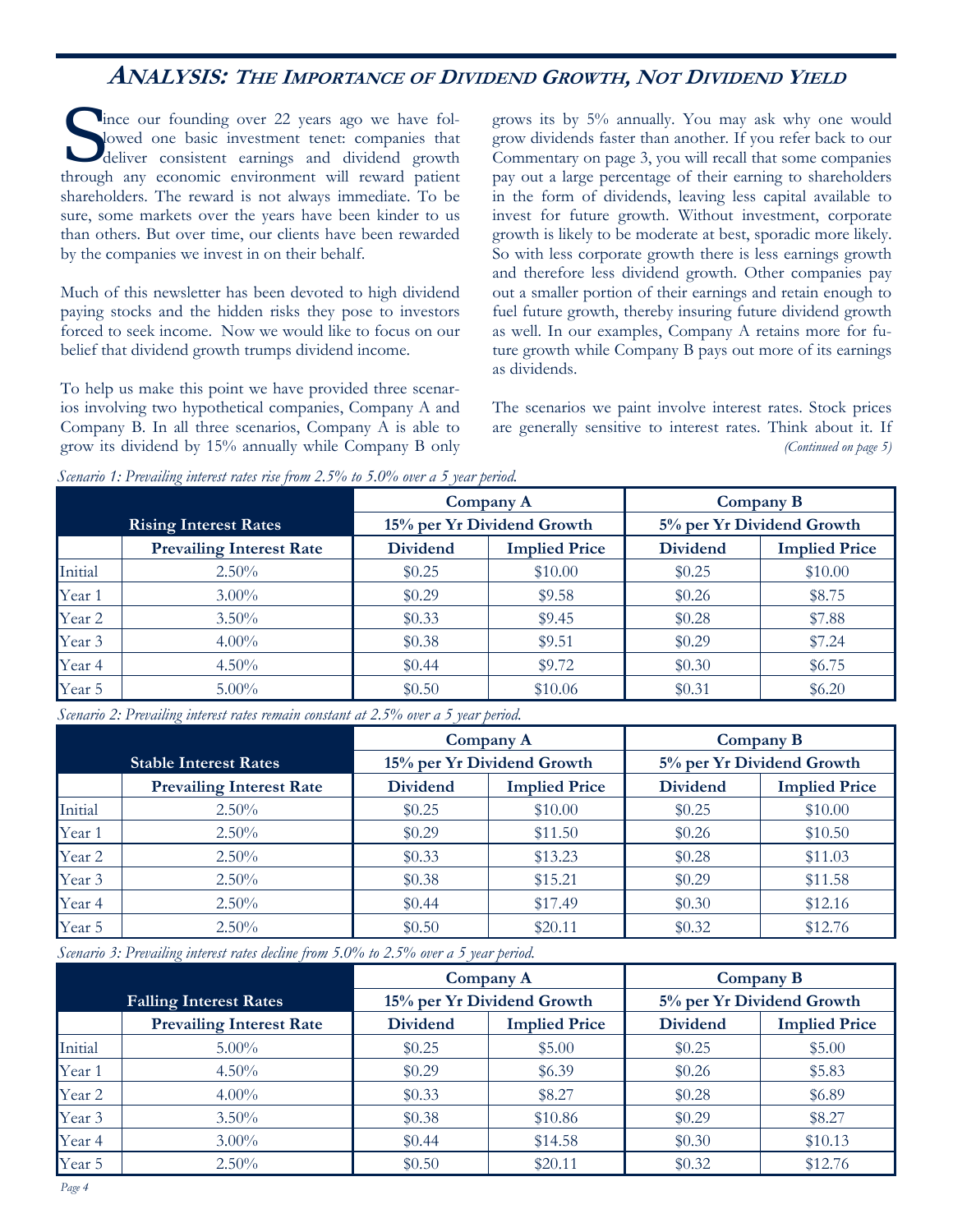## **COMMENTARY (CONTINUED)**

 $$0.50$   $$10.00$   $$5.00\%$  $$0.50$   $$11.00$   $4.55\%$  $$0.50$   $$12.00$   $4.17\%$  $$0.50$   $$13.00$   $$3.85\%$  $$0.50$   $$14.00$   $$3.57\%$  $$0.50$   $$15.00$   $$3.33\%$  $$0.50$   $$16.00$   $$3.13\%$  $$0.50$   $$17.00$   $$2.94\%$  $$0.50$   $$18.00$   $$2.78\%$  $$0.50$   $$19.00$   $$2.63\%$  $$0.50$   $$20.00$   $$2.50\%$ 

#### *(Continued from page 3)*

more risk than they contemplate. Another example may prove helpful. **Dividend per Share Price per Share Dividend Yield** 

The table to the right illustrates what happens to dividend yield as share price appreciates. If the stock price were to double from \$10 to \$20 and the \$0.50 dividend were to remain constant, the dividend yield would be halved to 2.50%. Too much appreciation without a similar dividend increase can be problematic for high dividend stocks. If competing interest rates rise, these stock

prices are too high and must go lower in order to bring the yield back in line with higher prevailing rates.

Have a look at the table from bottom to top to imagine what might happen if rates were to rise from 2.50% to 5.00%. In this example, the stock price would be cut in half. Too many investors seeking income fail to realize that the more dividend yield contributes to total return (think back to the chart on page 3) the more excessive share price gains add risk for the investor when rates rise.

For the last 30 years, rates have generally moved in only one direction - lower. Eventually, that trend will reverse itself.

> Income stocks have attracted a group of investors that typically do not prefer stocks but have been forced into them by low interest rates. If interest rates rise to more appealing levels, this group of investors will bear fully the risk of stocks that rely heavily on dividend yield for total return. As the table on the left indicates, prices rise when yields fall but prices fall when yields rise.

> Remember that by nature these high dividend payers are reinvesting only a fraction of their earnings

to fund corporate growth. Most of their earnings go to shareholders in the form of dividends. When companies neglect growth, their earnings don't grow and thus their dividends don't grow. At least not enough to compensate for rising interest rates.

We discuss the importance of dividend growth in our Analysis on the preceding page. Investors that need current income may be relying too much on immediate gratification at the expense of future capital preservation.

## **ANALYSIS (CONTINUED)**

#### *(Continued from page 4)*

you could receive 100% on a federally insured CD, why would you ever bother to own a stock? Conversely, if CDs offered a 0% return and were not guaranteed, why would you ever own a CD? Reality lies somewhere between these two extremes and therefore investors must decide between the certainty of fixed rates and the variability of the stock market. Higher fixed rates attract more investors than do lower rates. And stock prices adjust accordingly.

The first scenario we create on the preceding page is in our view the most likely. We contemplate a steady rise in interest rates from 2.5% to 5.0% over a five year period. The stock prices and dividends of Company A and Company B start out the same and reflect a 2.5% dividend yield. As rates begin to rise, both companies experience an initial stock price decline. However, Company A's dividend growth catches up to the rise in rates and results in a modest share price gain. Company B cannot grow its dividend enough to stabilize its stock price as rates rise, resulting in a nearly 40% price decline in our example. Healthy dividend increases clearly provide a better investment when interest rates rise.

The second scenario considers an environment in which interest rates do not change. Assuming no change in dividend yield as a result, Company A wins again because its higher dividend over time justifies a significantly higher stock price.

In the final scenario we contemplate rates declining from 5.0% to 2.5% over a five year period. The stock prices both increase, but Company A experiences a 4 fold gain while Company B experiences little better than half of that. Again, healthy dividend increases prove a better investment.

While we recognize that these examples and scenarios are imperfect in that they only contemplate changes in interest rates, the math is correct. All things being equal, dividend growth in modest dividend payers (page 3) trumps high dividends that do not grow as much over time.

It is tempting in today's environment to seek high dividends. Immediate income gratification is not without its consequences. Although the dividend amounts started out the same in our examples, the greater dividend growth resulted in greater *future* income and more price stability.